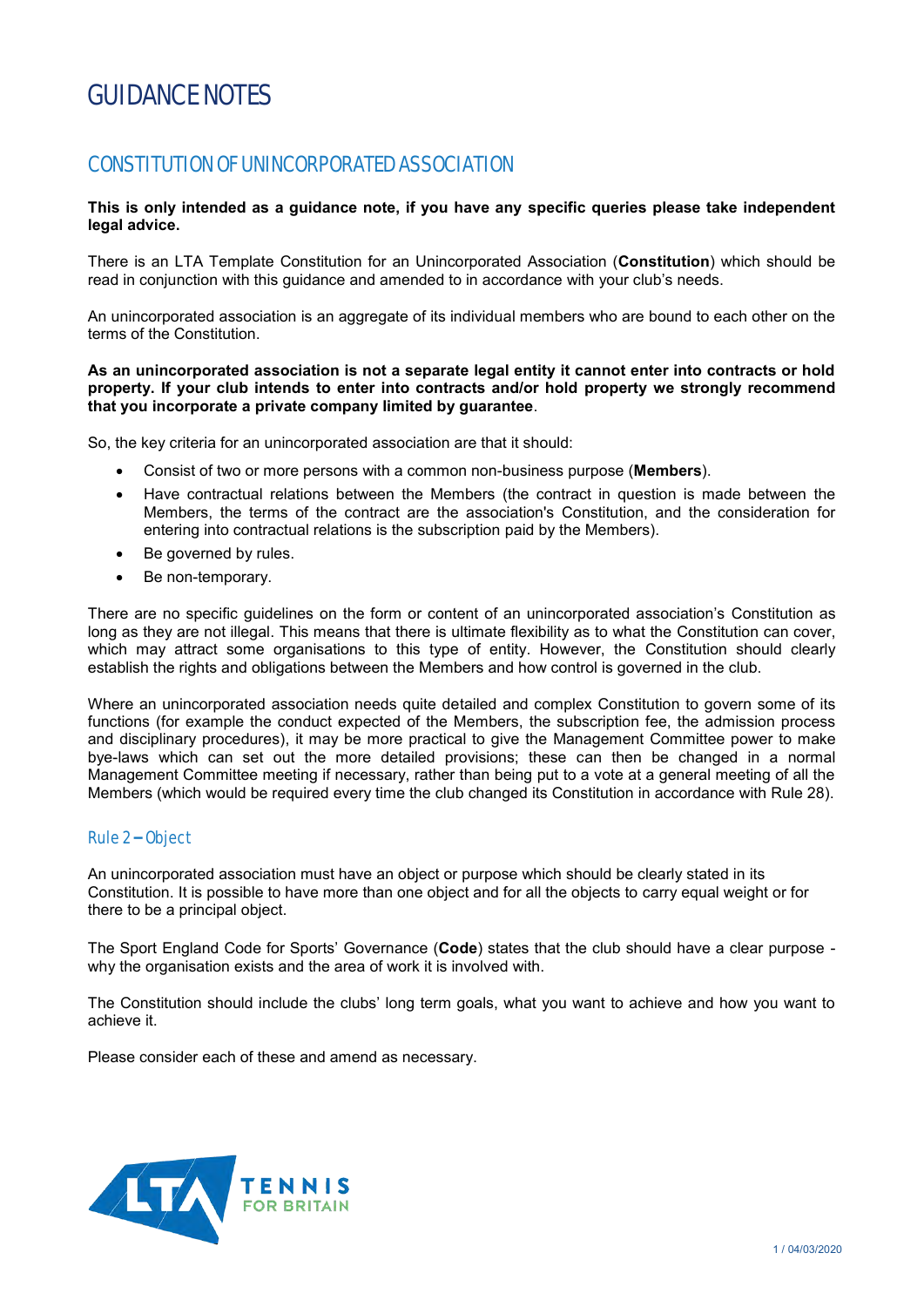#### Rules 3 to 11 - Management Committee

The Management Committee will have control of the day to day running of the club, however, the Members can direct the Management Committee to take or refrain from taking specified action (as set out in Rule 6).

Under the Constitution the Management Committee Members will be able to enter into contracts on behalf of the Members.

The additional wording in Rule 3.6 is included to clarify that the Management Committee Members have authority to enter into contracts as agent for the Members. This seeks to make all the Members a party to the contract being entered into and therefore personally liable rather than only the individuals signing the contracts.

The wording included in Rule 3.7 seeks to ensure that the Management Committee Members are unable to bind all the Members, however, it leaves the individuals signing the contract and the individuals authorising the entry into the contract (usually the Management Committee Members) personally liable.

Whether your club chooses to include the wording in Rule 3.6 or Rule 3.7 will depend on how your club wants to deal with liability. Please note that although this wording attempts to clarify who is liable, the specific circumstances will decide who is actually liable and therefore there is always a risk that the desired outcome is not achieved.

The Management Committee Members will be indemnified out of the assets of the club for all expenses and other liabilities properly incurred by them in the management of the affairs of the club. **Clubs are advised to take out insurance in respect of the indemnity provided.** 

Should the liability be greater than the assets of the club, either the individual who signed the contract will be personally liable or all the Members will collectively be personally liable depending on the particular circumstances. **Please seek independent legal advice if a contract is being entered into.**

Rule 3.9 seeks to prohibit any Management Committee Member from entering into a contract which binds the club or its Members for any liability which exceeds the assets of the club. If this wording is included and a Management Committee Member knowingly enters into such a contract the club and/or the Members could try to argue that he or she was not authorised to enter into the contract and therefore did not bind the club/the Members. If this were found to be the case, the individual would be personally liable and not indemnified.

#### **Number and Composition of Management Committee**

Please consider the minimum/maximum number of Management Committee Members required by your club. We recommend between 3 and 8 Management Committee Members.

Each club will be slightly different but it would be normal to specify which positions sit on the Management Committee. The template Constitution include a President, Chairman, Vice-Chairman, Secretary, Treasurer and a number of Independent Management Committee Members.

The Code requires that at least three of the Management Committee Members must be unrelated or noncohabiting.

The Code also requires regular meetings (at least four times a year) decisions of which should be recorded.

The template Constitution includes an express obligation on the Management Committee to be bound by the Constitution, the LTA Rules and LTA Disciplinary Code. This has been included to ensure that the Management Committee Members are aware of their responsibilities to the club.

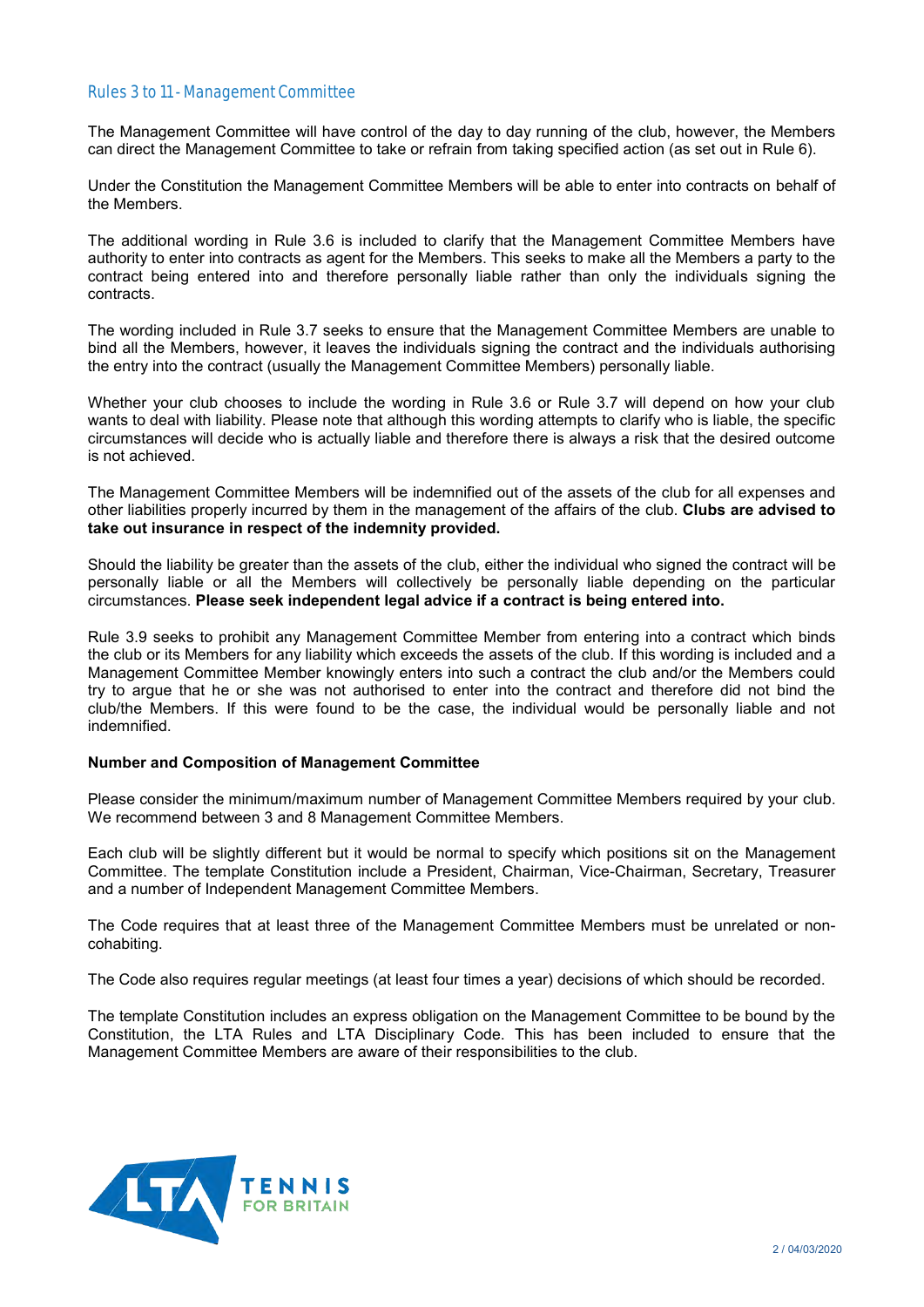Please consider whether the Management Committee should be able to delegate their power. The club may want to establish committees for example safeguarding and disciplinary committees. Remove Rule 3.5 if the Management Committee should not be able to delegate their powers.

#### **Appointing Management Committee Members**

The template Constitution requires the Members to appoint the Management Committee Members. The Code requires that in deciding who sits on its Management Committee the club considers the skills and diversity required.

#### **Retirement of Management Committee Members**

The Code states that Management Committee Members should be subject to regular election and ideally should serve no more than 9 years.

Please consider how long each Management Committee Member should hold office and how many terms he/she can serve and amend as appropriate. You should allow Management Committee Members a chance to settle into the role and an opportunity to make a change before they are subject to re-election and it is common to see terms of 2 or 3 years.

#### **Members' reserve power**

Please consider what decisions should require Member approval. The template Constitution suggest entry into large contracts or employing an individual with a significant salary. Amend as appropriate.

#### **Quorum for Management Committee Meeting**

The quorum of a meeting is the number of Management Committee Members who must be in attendance (this can be in person/on the telephone/skype) for the Management Committee to be able to make decisions.

The Rule provides that in order for a meeting to be quorate there must be at least 50% of the appointed Management Committee Members in attendance (provided always that there are no less than 2 Eligible Committee Members) but this can be increased at your option.

# **Casting Vote**

Please consider whether the chairman of a Management Committee meeting should be entitled to a casting vote should the voting for and against be equal.

#### **Management Committee Member's Conflicts of Interest**

The Code requires conflicts of interest to be recognised, managed by the chair and recorded.

# Rules 12 to 18 – Membership

#### **Membership**

You need to decide who will be entitled to be a Member of your tennis club. Where an unincorporated association has subscription rules, a Member cannot acquire rights until he has paid that subscription.

The Code seeks to promote greater diversity and an inclusive approach. Your club should take all reasonable steps to ensure you are accessible and non-discriminatory to all sections of the community.

This Rule provides that no person shall become a Member of the club unless he has completed an application form approved by the Management Committee.

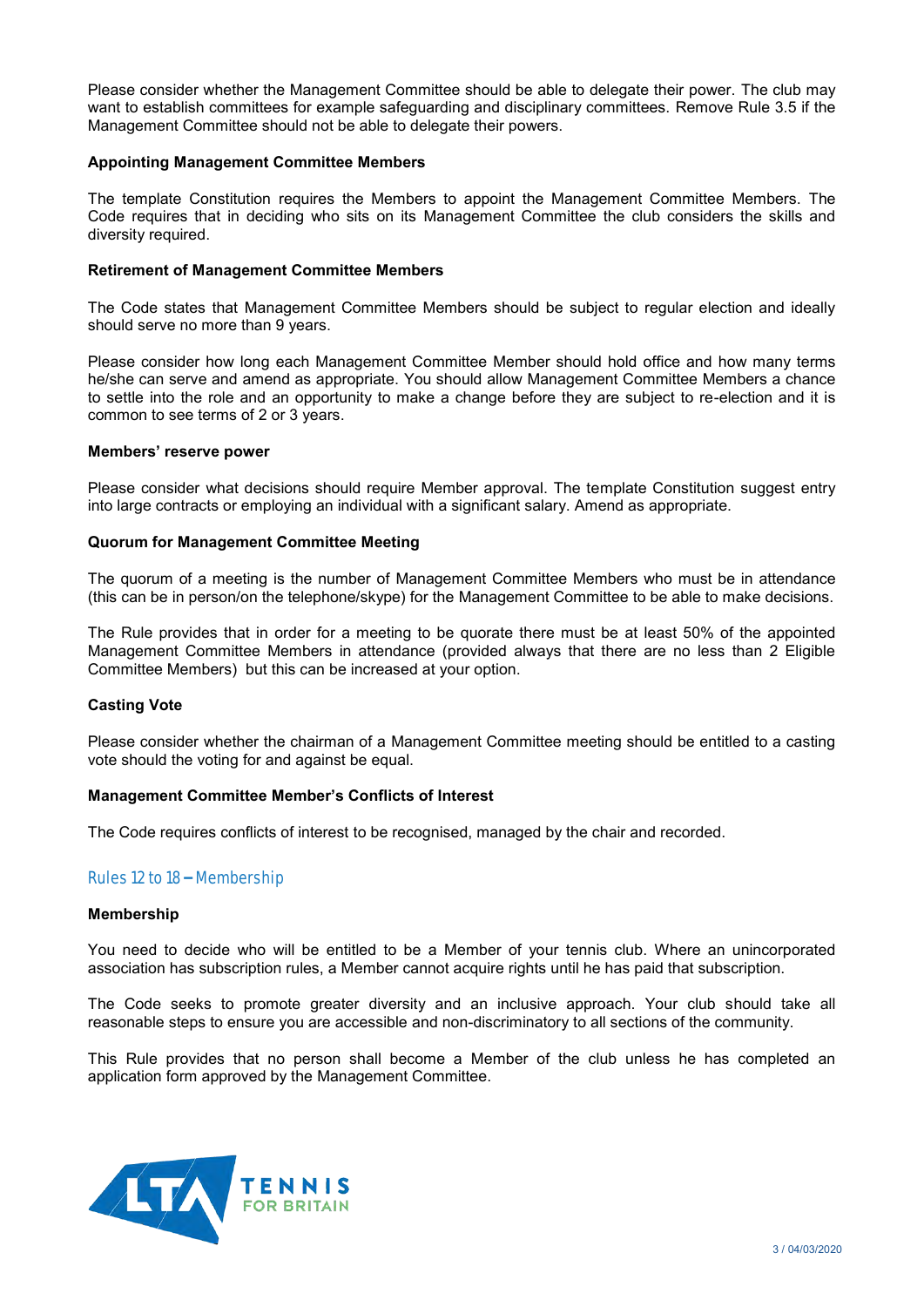Sometimes, the Management Committee may wish to establish different classes of Members, for example, a club may have junior or associate Members who may pay a lesser subscription price and as a result do not have voting rights. Included here would be a definition of the various categories of Membership and the rights attaching to those categories.

These rights, amongst other things, enable the Members to censure decisions of the Management Committee.

In this section the club should include the costs of the Membership categories, how and when it should be paid to the club and the processes for joining the club as a Member.

#### **Expulsion of Member**

It is sensible in this section to include when someone ceases to be a Member or has his or her Membership withdrawn.

The Rule refers to the club's disciplinary procedure, we would expect to see this in the Rules. This can be included here, however, it will be easier to amend and update if it is dealt with separately.

The Rule sets out some basic circumstances in which a Member can be expelled. Please consider whether you wish to amend these and/or add some further circumstances for instance:

- Failure to pay Membership fees; or
- Failure to attend three consecutive meetings.

Please use Rule 13 if the Management Committee should have the ability to expel a Member without the approval of the Members and delete Rule 14.

Please use Rule 14 if the Management Committee should require Member approval to expel a Member and delete Rule 13.

A Member facing expulsion is entitled to make representations in writing or in person as to why his or her Membership should not be terminated. The Management Committee/Members have to consider his or her views before coming to a decision. Once the Management Committee/Members have come to their decision there is no further right of appeal.

The Rule provides that an expelled Member will remain liable to pay any sums owed by him or her.

# Rules 13 to 16 - Decision Making by Members

Consider which categories of Members should have the right to vote.

# **Annual General Meetings (AGM)**

It is usual for a club to have an AGM where the Management Committee report to the Members about how the club is developing.

Please include any other business that should be dealt with at an AGM.

# **Extraordinary General Meeting**

Any other general meeting is called an extraordinary general meeting.

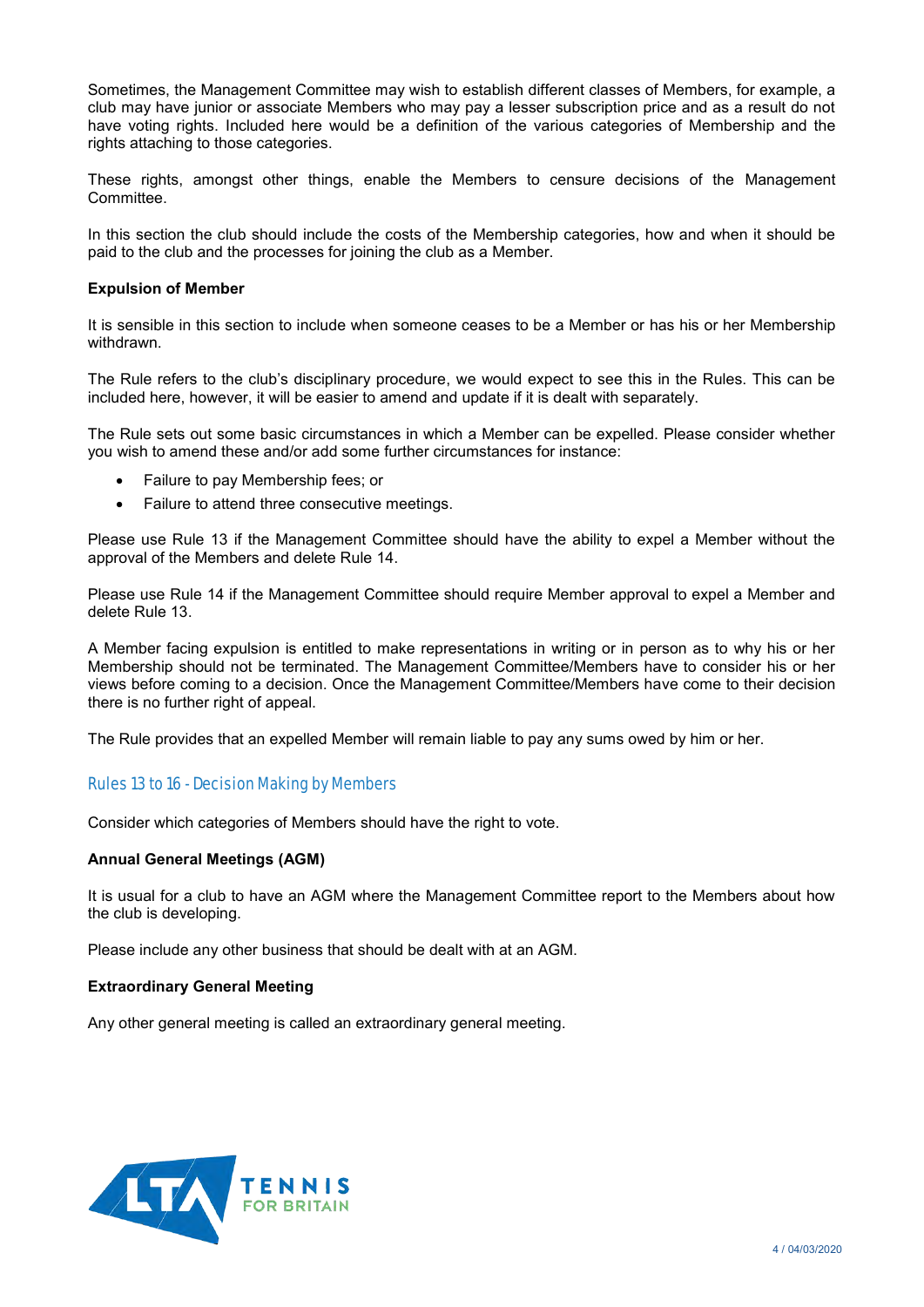The quorum of a general meeting relates to how many Members must be in attendance for the general meeting to pass any resolutions. Please consider what the appropriate quorum is for the AGM and extraordinary general meeting.

The template Rule provides a quorum of 10 Members or 10% of the Membership (whichever is the greater). This can be increased or decreased at your option. Bear in mind that if you have a large membership base, you may find it difficult to get the minimum numbers required in order to reach the quorum level.

#### Rule 19 – Trustees

An unincorporated association has no separate legal personality and therefore, cannot own property and any property must be held by individuals on behalf of the club.

Where the Constitution is silent, the courts have tended to determine that an individual is holding the property on a contractual basis for the Members subject to the Membership rights.

Usually, prominent Members of the club will hold property in their own names on bare trust for the current Members subject to the Constitution. They are contractually bound to the Members to deal with the property in accordance with the Constitution.

Alternatively, the club can appoint Trustees to hold property for the purposes of the Members. If your club wishes to appoint Trustees please keep Rule 19 and all references to Trustees. In addition delete Rule 27.4 to ensure the trust arrangement is valid.

A benefit of appointing Trustees is that if funds are misapplied, then Members would have recourse to the usual contractual remedies against the Trustee and would be able to take action against a third party who has received the property, however, further documentation will be required to effect this trust arrangement.

The Constitution includes an indemnity for the Trustees out of the assets of the club. **Clubs are advised to take out insurance in respect of the indemnity provided.** 

**Whether appointing Trustees or relying on the contractual basis is the appropriate option for your club will depend on the nature of the club, the property held and whether it wishes to register as a CASC**. **If your club is going to hold property please seek independent legal advice as to how best effect this.**

# Rule 21 - Finances

It is important to provide in the Constitution how the assets of the club will be dealt with. Full accounts of the club's finances should be prepared each year. As the club is an unincorporated association, the accounts are only prepared for the Members and need not be filed anywhere where they can be publicly inspected. They may however be requested by the local authority, the LTA or other bodies in connection with grant applications.

It is up to each club to decide to what extent it would like its accounts audited. There is no requirement in law for the accounts to be audited by an independent auditor unless the club's Constitution provide for this. However as the club collects money from, and spends it on behalf of, the Members, those Members may like the comfort of knowing that the accounts will be independently audited.

# Rule 22 - Borrowing

Without an express power in the Constitution to borrow money, an unincorporated association cannot take out a mortgage, bank loan, loan from a third party or a loan from one of the Members.

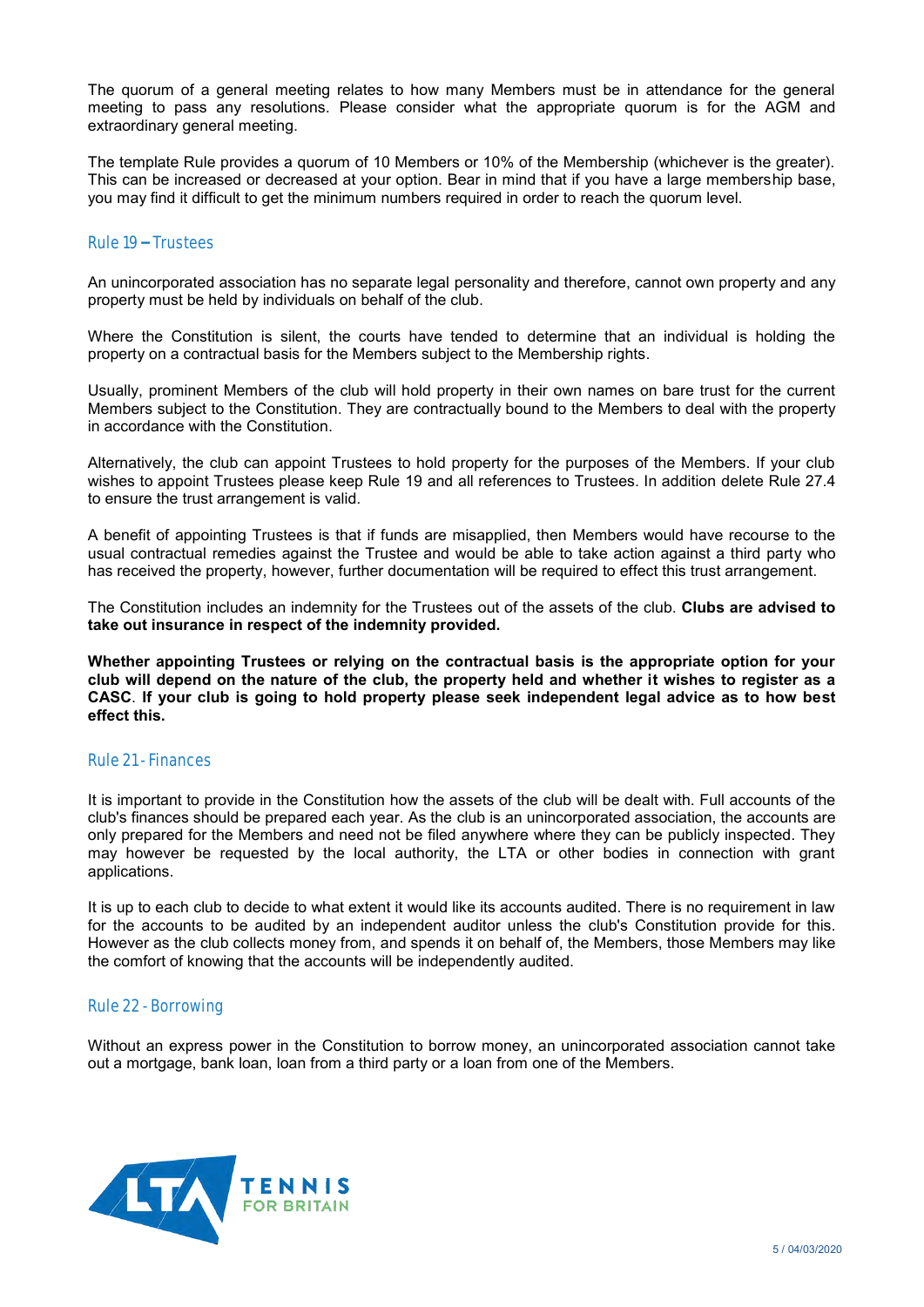With an express power in the Constitution, the club can mortgage real property. An alternative way of raising funds is to issue Debentures with the unincorporated association's premises as security. This is usually done by charging the premises to Trustees, who then hold the charge on trust for the debenture holders. If any undertaking to pay back the principal and interest is limited to the value of the funds held by the club, this will protect the individual Members and, in particular, Management Committee Members, from personal liability.

It will be for each club to determine how much the Management Committee may borrow without needing the Members' approval at a general meeting. This will depend on a number of factors such as the extent of the club's assets. Essentially it will be a balance between practicality and control of the club's finances.

# Rule 23 – Property

As previously mentioned the club is not a legal person in its own right and cannot hold property in its own name. Therefore individuals need to hold the property on trust for the Members.

As explained above (Rule 19 - Trustees) these individuals can be Members appointed as Trustees or a number of prominent Members of the club holding property on bare trust for the current Members subject to the Constitution. They are contractually bound to the Members to deal with the property in accordance with the Constitution.

The persons holding the property will be indemnified out of the assets of the club for all expenses and other liabilities properly incurred by them. **Clubs are advised to take out insurance in respect of the indemnity provided.** 

Should the liability be greater than the assets of the club, either the individuals holding the property will be personally liable or all the Members will collectively be personally liable depending on the particular circumstances. **Please seek independent legal advice if your club will be holding property.**

# Rule 24 - Limitation of Liability

The Constitution includes indemnities to protect those individuals entering into contracts and/or holding property on behalf of the club. The indemnities given seek to limit the liability to the assets of the club to protect the other Members.

Although the Constitution seeks to protect the individuals being personally liable, there is always a risk that individuals will be found personally liable. In addition, should the liability be greater than the assets of the club, depending on the circumstances, either the individuals who signed the contracts and/or hold the property will be personally liable or all the Members will collectively be personally liable.

In addition the Members might become personally liable for a breach of a duty (known as tortious liability). This might arise if something happens on the club's premises (an injury for example) or because of the actions of Members (being a nuisance for example).

If an individual Member is found liable in tort, he will not be able to limit the liability to the funds held by the club as he can try in contract. Nor is he entitled to an indemnity from the other Members beyond the funds of the club.

**To best protect the club and the Members against tortious liability the club should obtain insurance. This will be issued to the Management Committee for the time being or a particular officer as a representative of the Members. If the insurance contains Member-to-Member indemnity then if one Member becomes liable he can claim on the policy.** 

**We would advise that if your club is entering into contracts and holding property, the club should be incorporated to ensure liability is limited to protect both the individuals signing the contracts/holding the property but also the Members as a whole.**